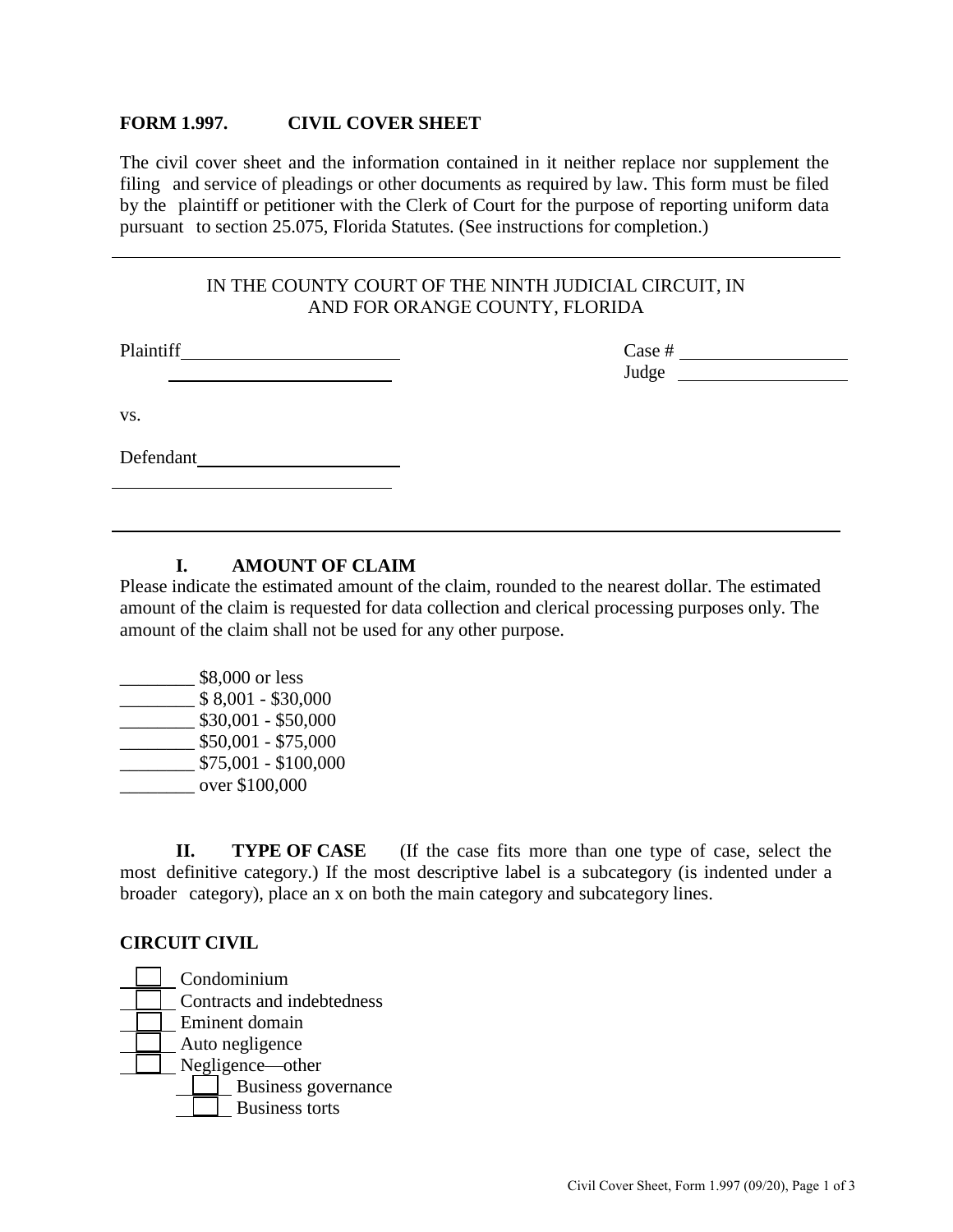| Environmental/Toxic tort                      |
|-----------------------------------------------|
| Third party indemnification                   |
| <b>Construction defect</b>                    |
| Mass tort                                     |
| Negligent security                            |
| Nursing home negligence                       |
| Premises liability-commercial                 |
| Premises liability-residential                |
|                                               |
| Products liability                            |
| Real property/Mortgage foreclosure            |
|                                               |
| Commercial foreclosure                        |
| Homestead residential foreclosure             |
| Non-homestead residential foreclosure         |
| Other real property actions                   |
| Professional malpractice                      |
| Malpractice-business                          |
| Malpractice-medical                           |
| Malpractice—other professional                |
| Other                                         |
| Antitrust/Trade regulation                    |
| <b>Business transactions</b>                  |
| Constitutional challenge—statute or ordinance |
| Constitutional challenge—proposed amendment   |
| Corporate trusts                              |
| Discrimination—employment or other            |
| Insurance claims                              |
| Intellectual property                         |
| Libel/Slander                                 |
| Shareholder derivative action                 |
| Securities litigation                         |
| Trade secrets                                 |
| <b>Trust litigation</b>                       |
|                                               |
| <b>COUNTY CIVIL</b>                           |
| Civil                                         |
| Real Property/Mortgage foreclosure            |
| Evictions                                     |
| <b>Residential Evictions</b>                  |
| Non-residential Evictions                     |

Other civil (non-monetary)